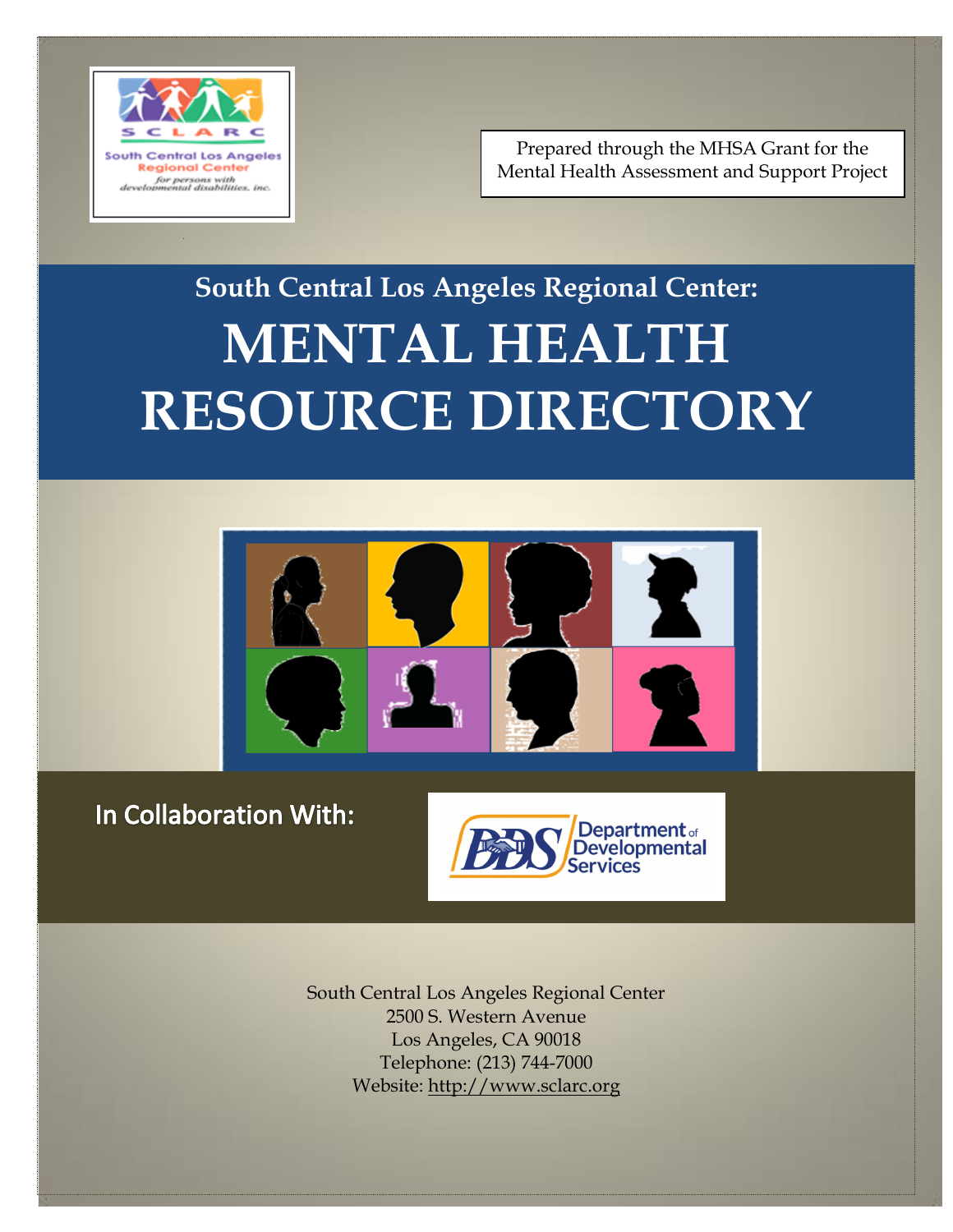

## **TABLE OF CONTENTS:**

### **Contents**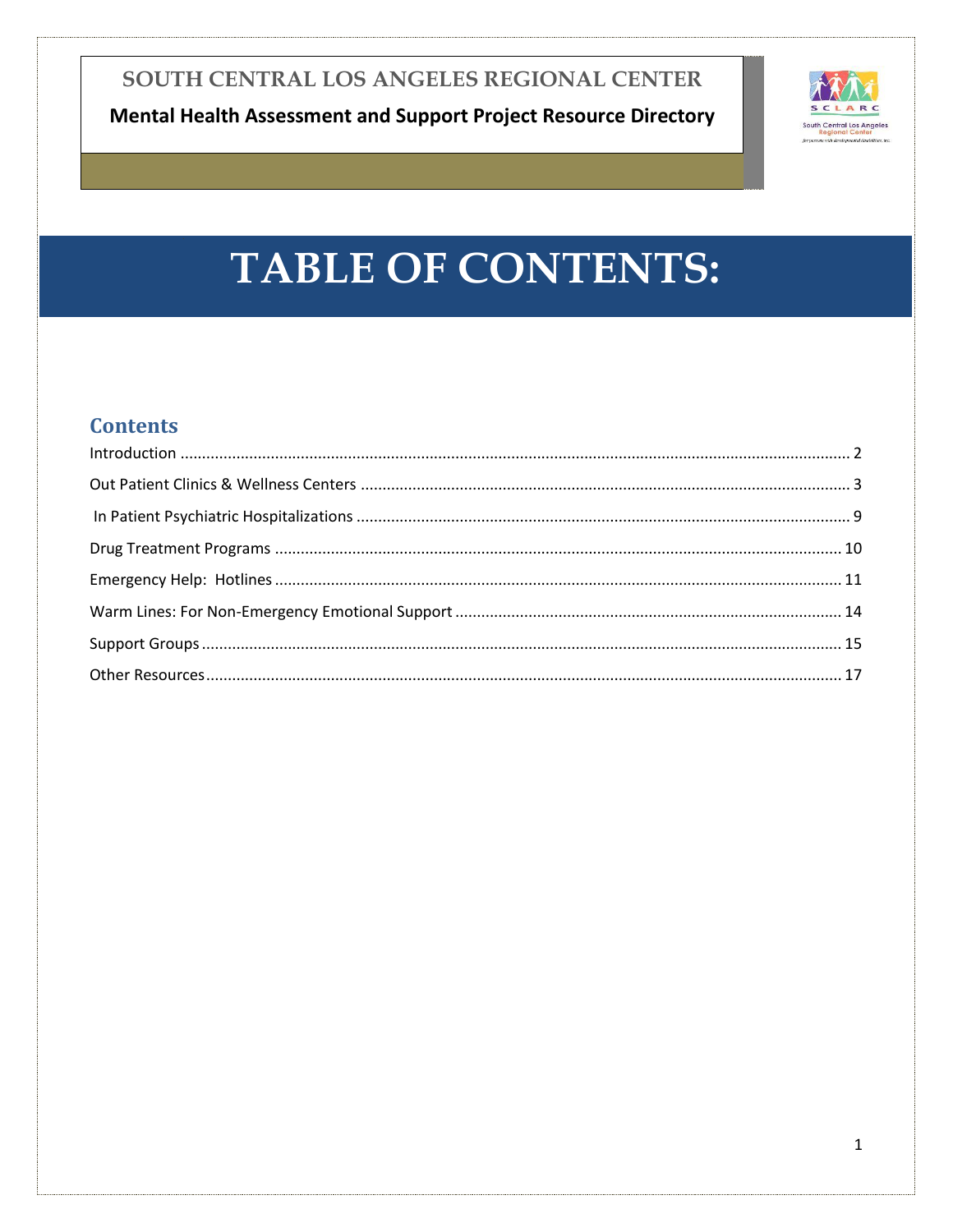**Mental Health Assessment and Support Project Resource Directory**



### **INTRODUCTION**

<span id="page-2-0"></span>This resource directory was developed as part of the Mental Health Assessment and Support Project (MHASP) which was made possible by a MHSA grant that was awarded to South Central Los Angeles Regional Center by the Department of Developmental Services. The goal of the project was to facilitate access to community mental health services for individuals served by SCLARC through collaborative relationships with the Department of Mental Health (DMH), contracted community mental health agencies, and other community partnerships.

We are thankful for the opportunity to build enhanced collaborative working relationships with the local mental health community and other agencies supporting individuals with dual diagnoses.

This directory is a resource catalog that includes mental health listings for the individuals we serve and their families. These resources can be assessed within the service area served by SCLARC.

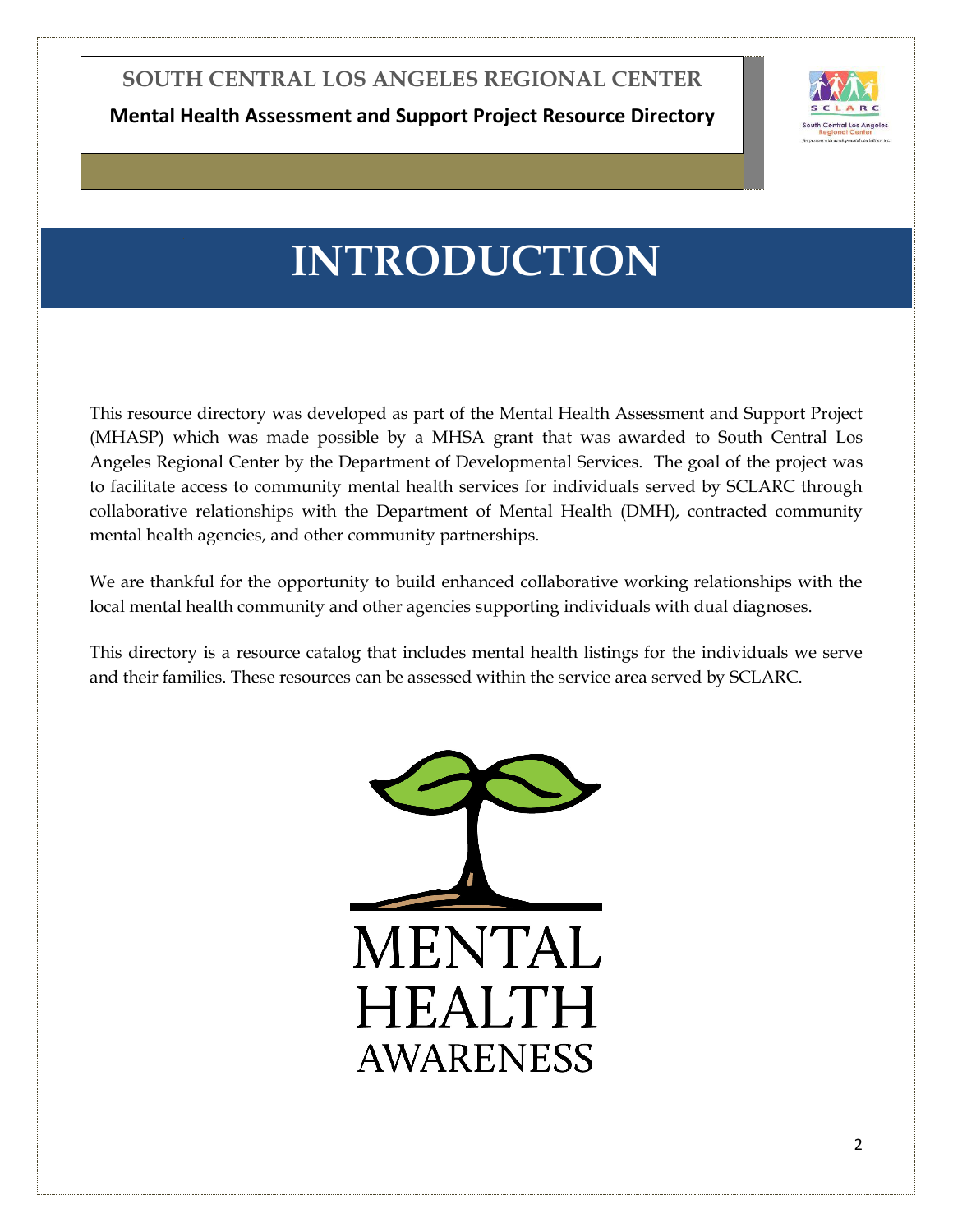

## **Out Patient Clinics & Wellness Centers**

Offered Through DMH

<span id="page-3-0"></span>Outpatient treatment can involve one or more types of mental health services that do not require that an individual stay at the treatment facility for a prolonged period of time. Outpatient treatment can include individual psychotherapy, group therapy, family counseling, and psychiatry (medication management).



#### **Service Area 6:**

| 3756 Santa Rosalia Dr., Suite 628, Los Angeles, CA 90008<br>Hours: Mon-Fri 8:30-5:00pm, (Children)                          |  |
|-----------------------------------------------------------------------------------------------------------------------------|--|
| 1720 East 120th St., Los Angeles, CA 90059<br>Hours: Mon-Fri 7:30am-4:00pm<br>Walk-ins Mon-Fri 7:30am-4:00pm                |  |
| 921 E. Compton Blvd., Compton, CA 90221<br>Hours: Mon-Fri 8:00am-5:00pm<br>Walk-ins 8:00am-3:00pm<br><b>Wellness Center</b> |  |
| 921 E. Compton Blvd., Compton, CA 90221<br>Hours: Mon-Fri 8:00am-5:00pm                                                     |  |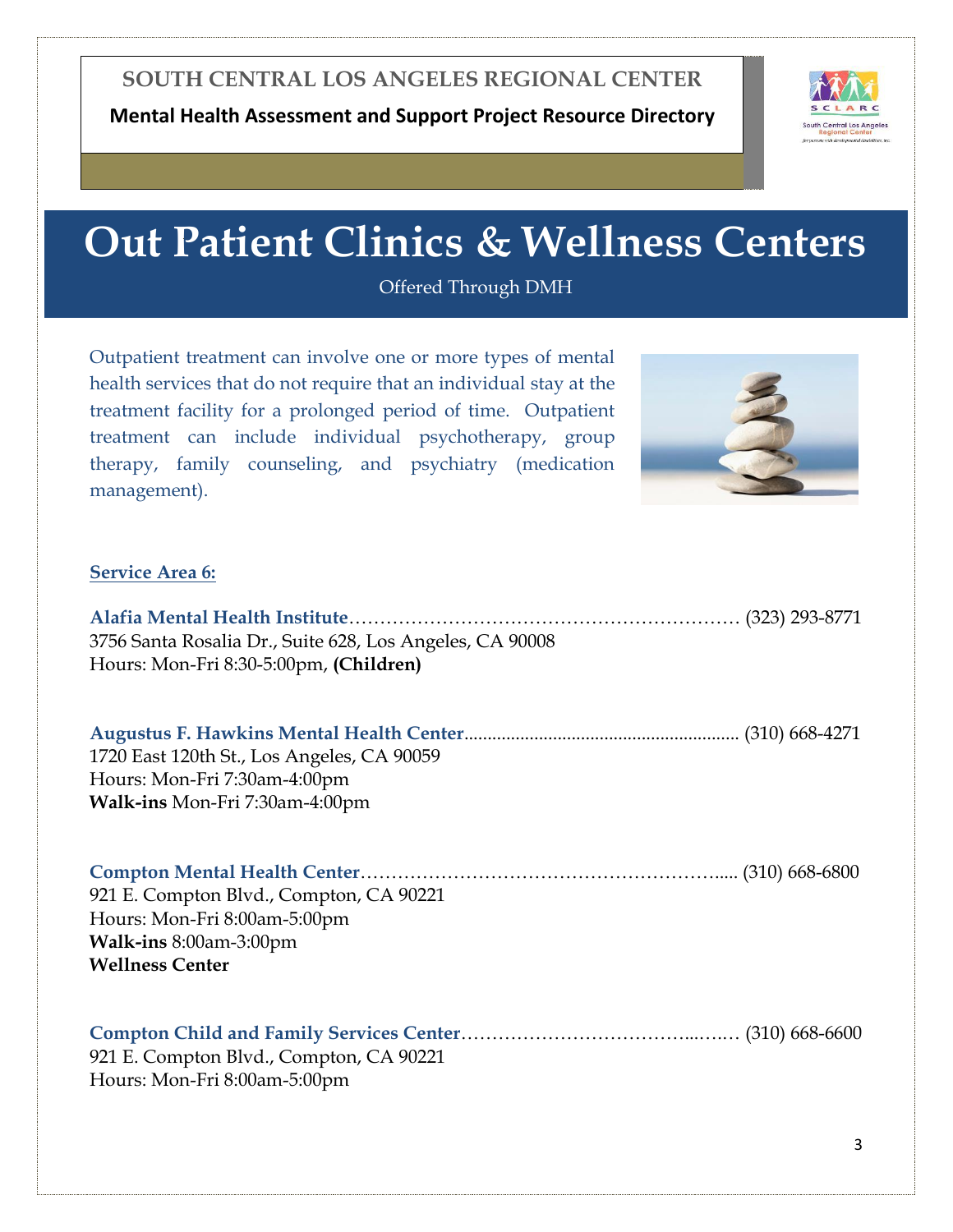### **Mental Health Assessment and Support Project Resource Directory**



**Exodus Recovery Inc.**………………………………………………………………… (323) 789-6492 8401 S. Vermont Ave., Los Angeles, CA 90044 Hours: Mon-Fri 9:00am-5:00pm **Walk-ins** Mon-Fri 9:00am-5:00pm **Wellness Center Kedren Community Health Center**…………………………………………........… (323) 233-0425 4211 South Avalon Blvd., Los Angeles, CA 90011

Hours: Mon-Fri 8:30am-5:00pm, **Walk-ins** Mon-Fri 9:00am-12:00pm and 2:00pm-4:00pm

| 3881 S. Western Ave., Los Angeles, CA 90062 |  |
|---------------------------------------------|--|
| Hours: Mon-Fri 8:30am-5:00pm                |  |
| Walk-ins Mon-Fri 8:30am-5:00pm              |  |
| <b>Wellness Center</b>                      |  |
| Shielde for Families<br>$(323)$ 242-5000    |  |

**Shields for Families**…………………………………………………........… (323) 242-5000 11601 S. Western Ave., Los Angeles, CA 90047 Hours: Mon-Fri 8:00am-5:00pm, <www.shieldsforfamilies.org>

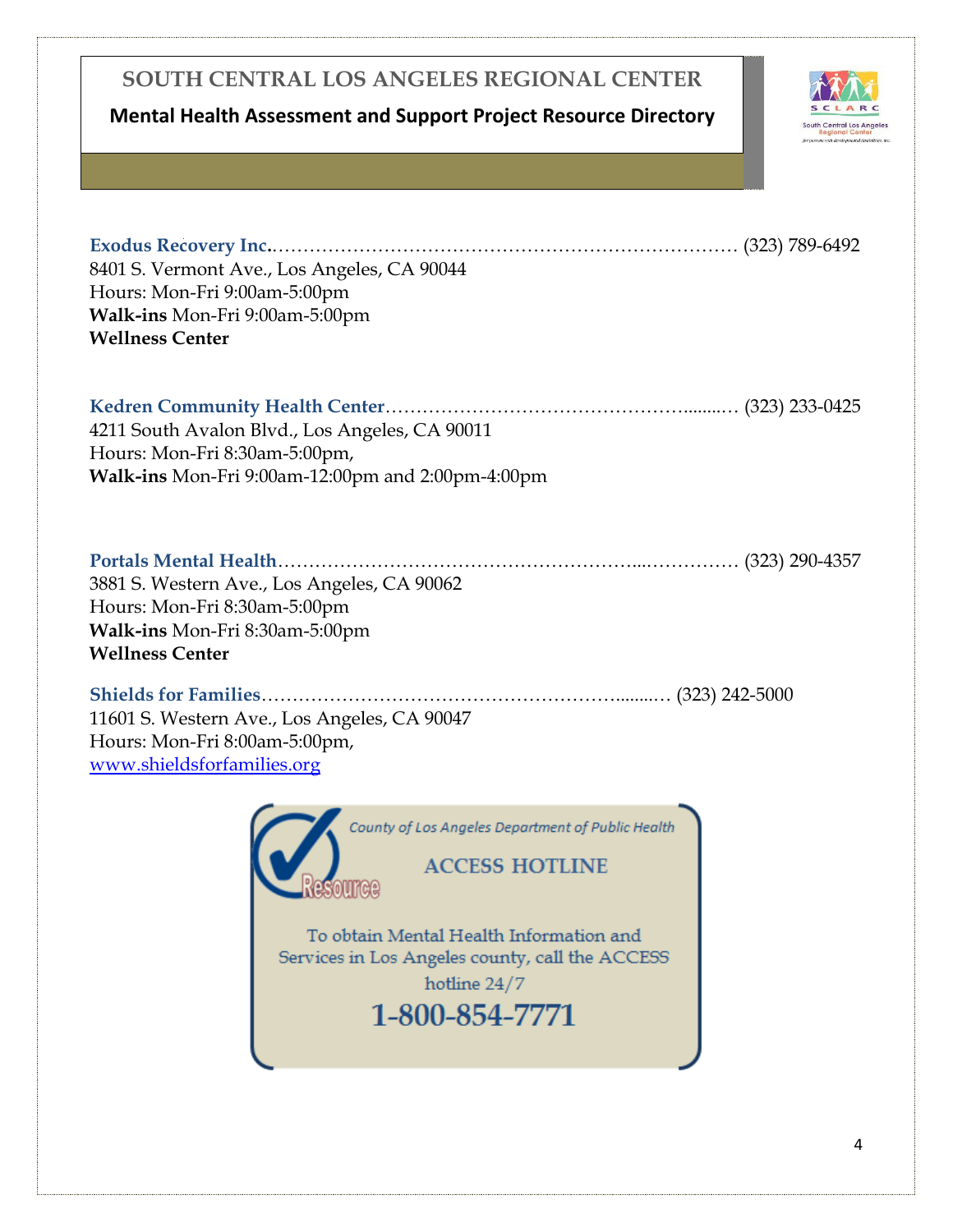### **Mental Health Assessment and Support Project Resource Directory**



| 3751 Stocker St., Los Angeles, CA 90008<br>Hours: Mon-Fri 8:30am-5:00pm<br>Walk-ins Mon-Fri 10:00am-3:00pm<br><b>Wellness Center</b>        |  |
|---------------------------------------------------------------------------------------------------------------------------------------------|--|
| 10221 S Compton Ave, Los Angeles, CA 90002-2802<br>Hours of Operation: Mon-Fri 8:00 AM - 5:00 PM<br>www.childrensinstitute.org/             |  |
| 2640 Industry Way, Ste. B, Lynwood, CA 90262-4000<br>Hours: Mon - Fri 8:00 AM - 5:00 PM<br>www.bafma.org                                    |  |
|                                                                                                                                             |  |
| 4401 Crenshaw Blvd., Los Angeles, CA 90043-1227<br>Hours: Mon - Thur 8:00 AM - 7:00 PM, Fri 8:00 AM - 5:00 PM<br>https://www.wellnestla.org |  |
| 1303 W. Walnut Parkway, Compton, CA 90220-5030<br>Hours: Mon - Fri 8:00 AM - 5:00 PM<br>www.starsinc.com                                    |  |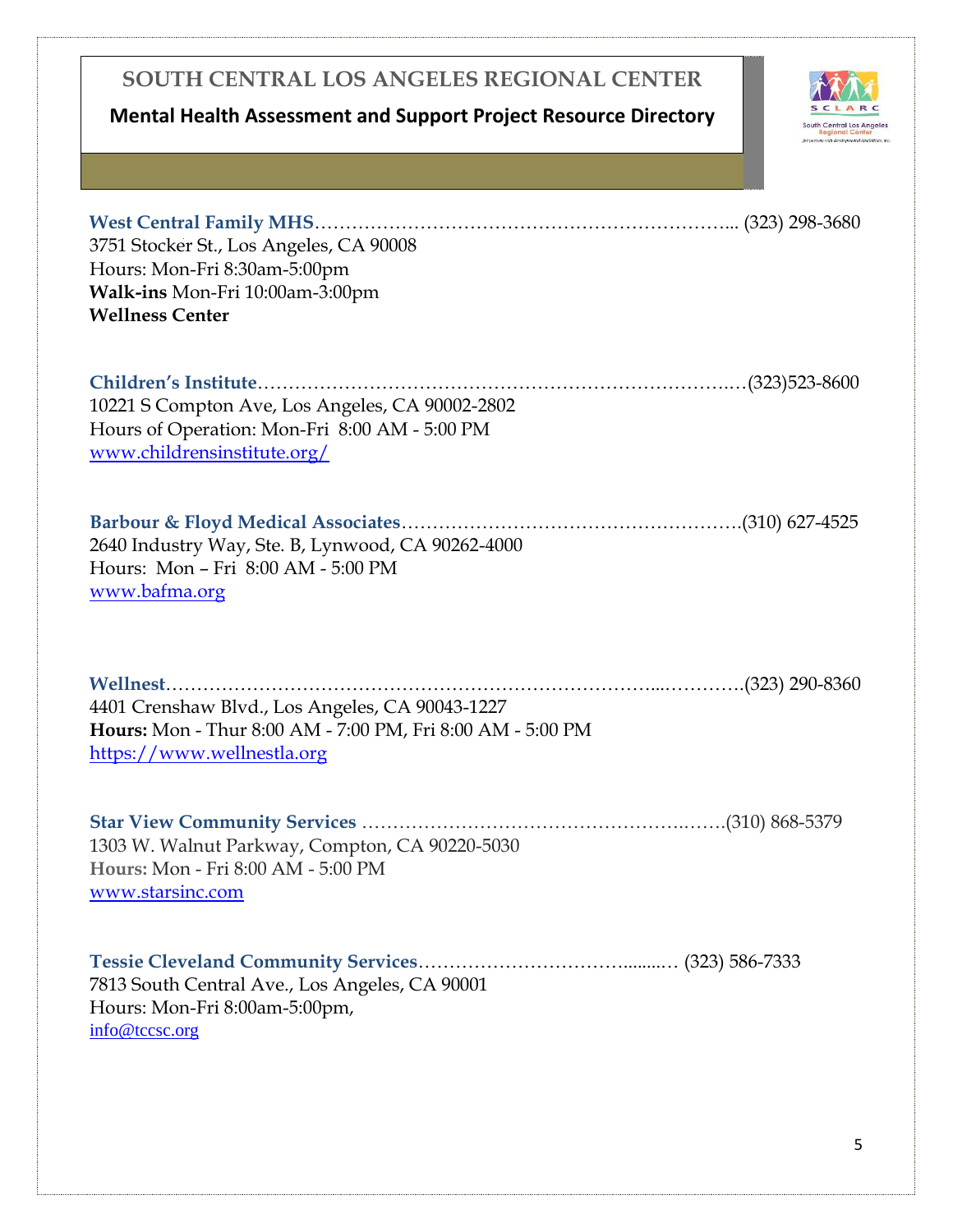### **Mental Health Assessment and Support Project Resource Directory**



| 3741 Stocker St., Ste. 100, Los Angeles, CA 90008-5109<br>Hours: Mon - Fri 8:00 AM - 5:00 PM<br>www.hathaway-sycamores.org |
|----------------------------------------------------------------------------------------------------------------------------|
| <b>Service Area 7:</b>                                                                                                     |
| 4701 East Cesar E. Chavez Ave., Los Angeles, CA 90022<br>Hours: Mon-Fri 7:30am-6:00pm                                      |
| 17707 S. Studebaker Rd., Cerritos, CA 90703<br>Hours: Mon-Fri 8:00am-6:00pm<br>Walk-ins Mon-Fri 9:30am-4:00pm              |
| 9101 Whittier Blvd., Pico Rivera, CA 90660<br>Hours: Mon-Fri 8:30am- 6pm, Sat 8:30am-4:00pm                                |

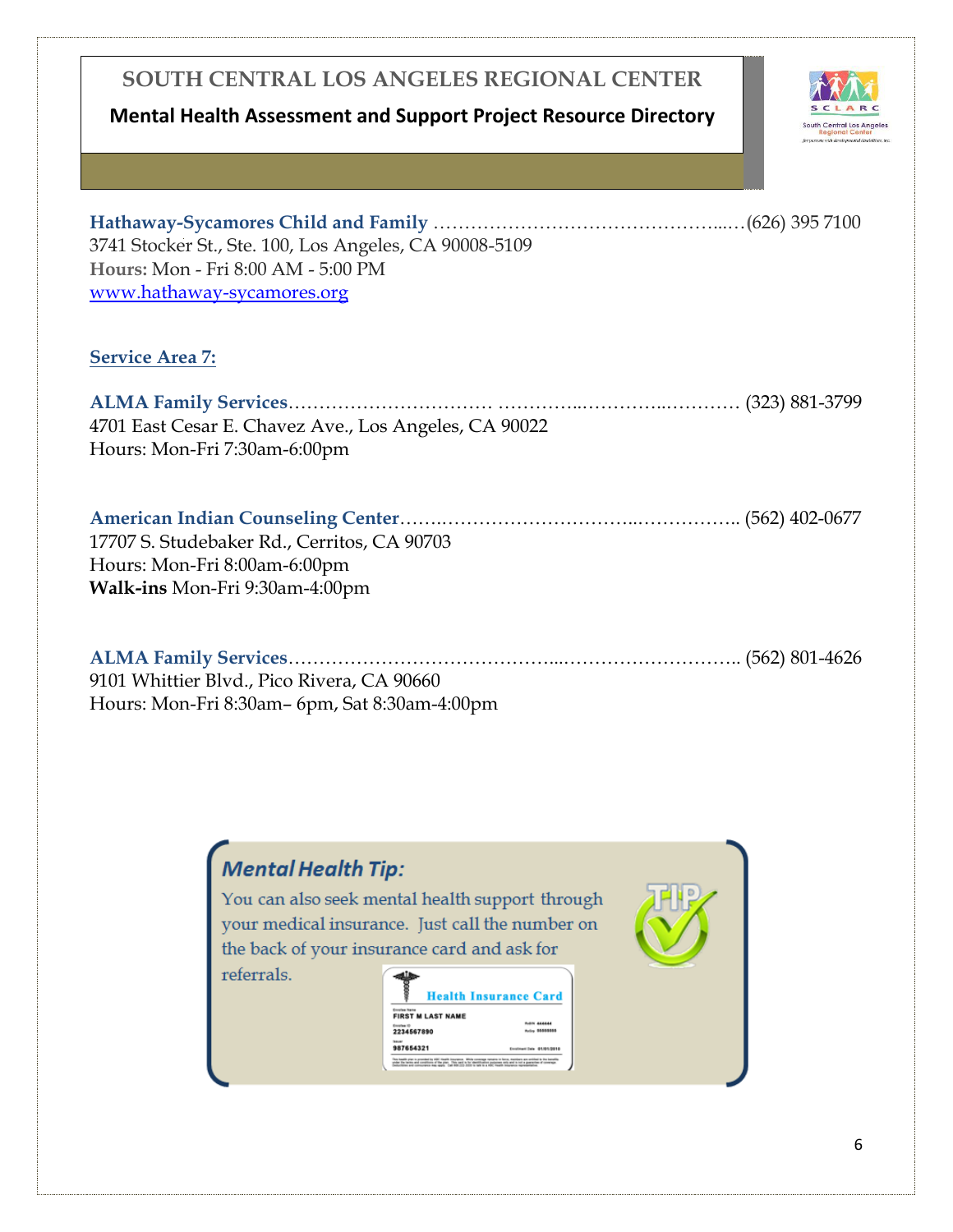### **Mental Health Assessment and Support Project Resource Directory**



| 10012 Norwalk Blvd., Suite 140, Santa Fe Springs, CA 90670<br>Hours: Mon-Fri 8:00am-5:00pm<br>Walk-ins Mon-Fri 8:00am-5:00pm                                                                                                                                                                                                                                                        |  |
|-------------------------------------------------------------------------------------------------------------------------------------------------------------------------------------------------------------------------------------------------------------------------------------------------------------------------------------------------------------------------------------|--|
| 1436 Goodrich Blvd., Commerce, CA 90022<br>Hours: Mon-Fri 8:00am-5:00pm<br><b>Wellness Center</b>                                                                                                                                                                                                                                                                                   |  |
| 11849 Firestone Blvd., Norwalk, CA 90650<br>Hours: Mon-Thurs 9:00am-8:00pm, Fri 8:00am-6:30pm                                                                                                                                                                                                                                                                                       |  |
| Pacific Clinics<br>11721 E. Telegraph Rd., #A, Santa Fe Springs, CA 90670<br>Hours: Mon-Fri 8:00am-5:00pm,<br>To make an appointment call (877) 722-2737<br><b>Wellness Center</b>                                                                                                                                                                                                  |  |
| <b>Mental Health Tip:</b><br>Self Care &<br>The following are 6 wellness tools that are<br>proven to help you feel stronger and more hopeful.<br>1. Connect with others<br>2. Be physically active<br>3. Get enough sleep<br>4. Help others<br>5. Eat well<br>6. Seek professional help if you need it<br>Taken from Mental Health America<br>https://www.mhanational.org/ten-tools |  |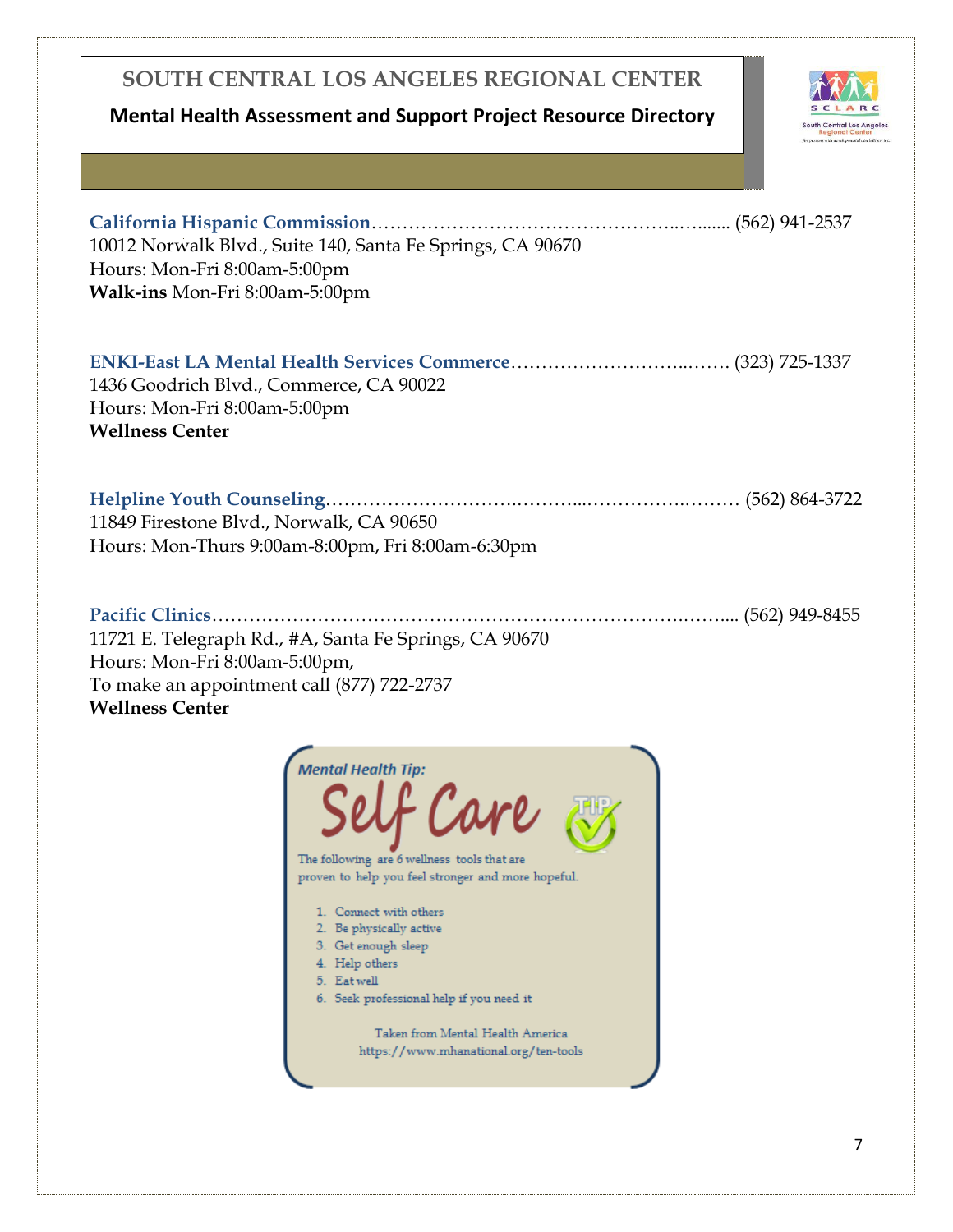### **Mental Health Assessment and Support Project Resource Directory**



**Rio Hondo Mental Health Center**…………………………………....................... (562) 402-0688 17707 Studebaker Rd., Cerritos, CA 90703 Hours Mon-Fri 8am-5pm **Wellness Center**

**Roybal Family Mental Health Services**………………………………………....... (323) 267-3400 4701 East Cesar E. Chavez Ave., 2nd Fl, Los Angeles, CA 90022 Hours: Mon-Wed 8:00am-6:30pm, Thur 8:00am-7:30pm, Fri 8:00am-5:30pm, **Walk-ins** Mon-Fri 8:00am-12:00pm

**San Antonio Mental Health Center**………………………………………….……. (323) 584-3700 2629 Clarendon Ave., Huntington Park, CA 90255 Hours: Mon & Thur 7:30am-6:00pm, Tues & Wed 7:30am-7:00pm, Fri 7:30am-5:00pm **Walk-ins** Mon-Thur 9:00am-4:00pm, Fri 9:00am-3:00pm

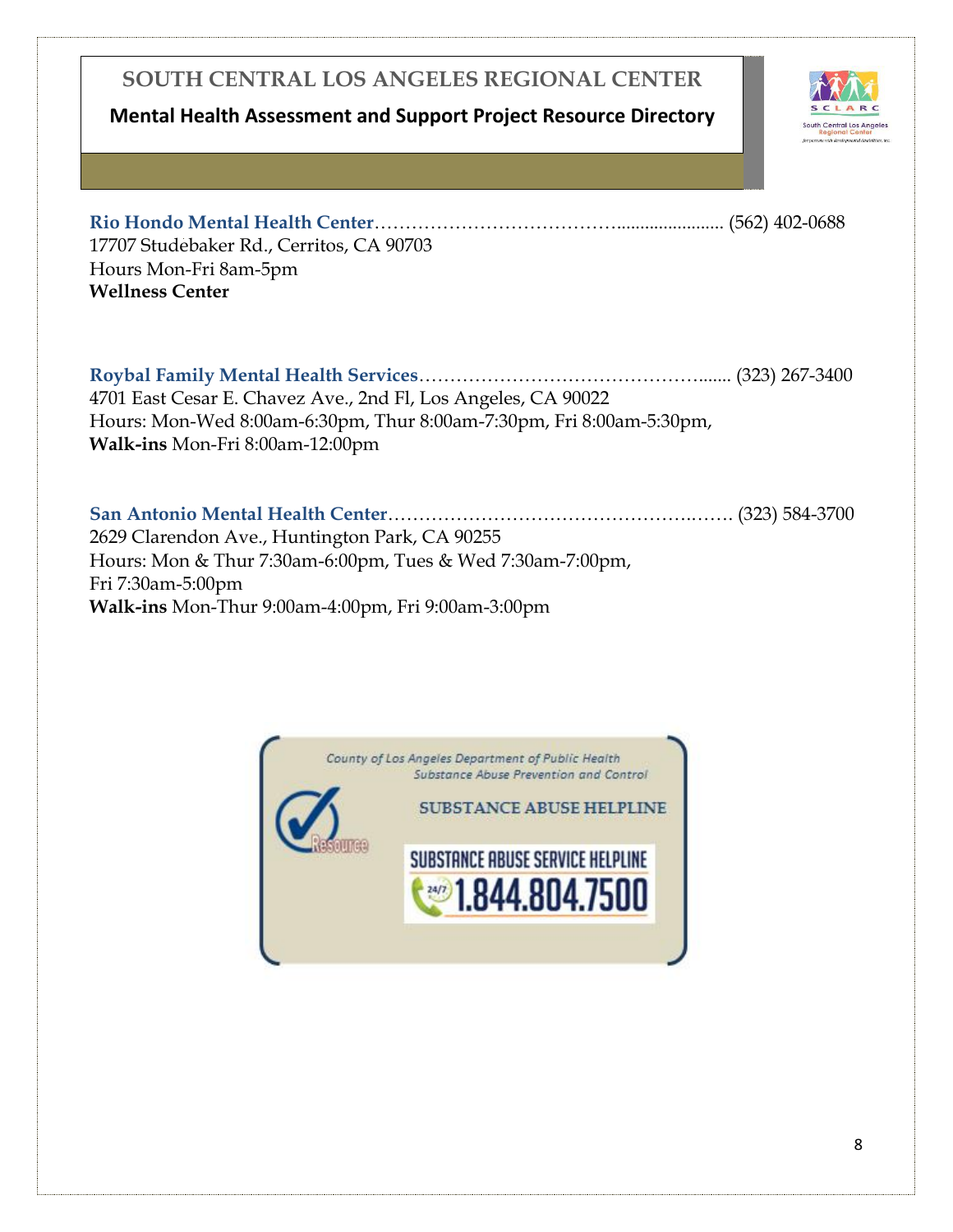

## **In Patient Psychiatric Hospitals**

Offered Through DMH

<span id="page-9-0"></span>

| In patient treatment is for patients who need a high level of support<br>and requires that they check into a mental health facility for around<br>the clock mental health care. A mental health professional will<br>evaluate to determine if this level of care is needed. |
|-----------------------------------------------------------------------------------------------------------------------------------------------------------------------------------------------------------------------------------------------------------------------------|
| 4211 S. Avalon Blvd., Los Angeles, CA 90011                                                                                                                                                                                                                                 |
| 1720 E. 120th St., Los Angeles, CA 90059                                                                                                                                                                                                                                    |
| 3630 Imperial Hwy., Lynwood, CA 90262                                                                                                                                                                                                                                       |
| <b>Service Area 7:</b>                                                                                                                                                                                                                                                      |
| 10802 College Pl., Cerritos, CA 90703                                                                                                                                                                                                                                       |
| 11401 Bloomfield Ave., Norwalk, CA 90650                                                                                                                                                                                                                                    |
|                                                                                                                                                                                                                                                                             |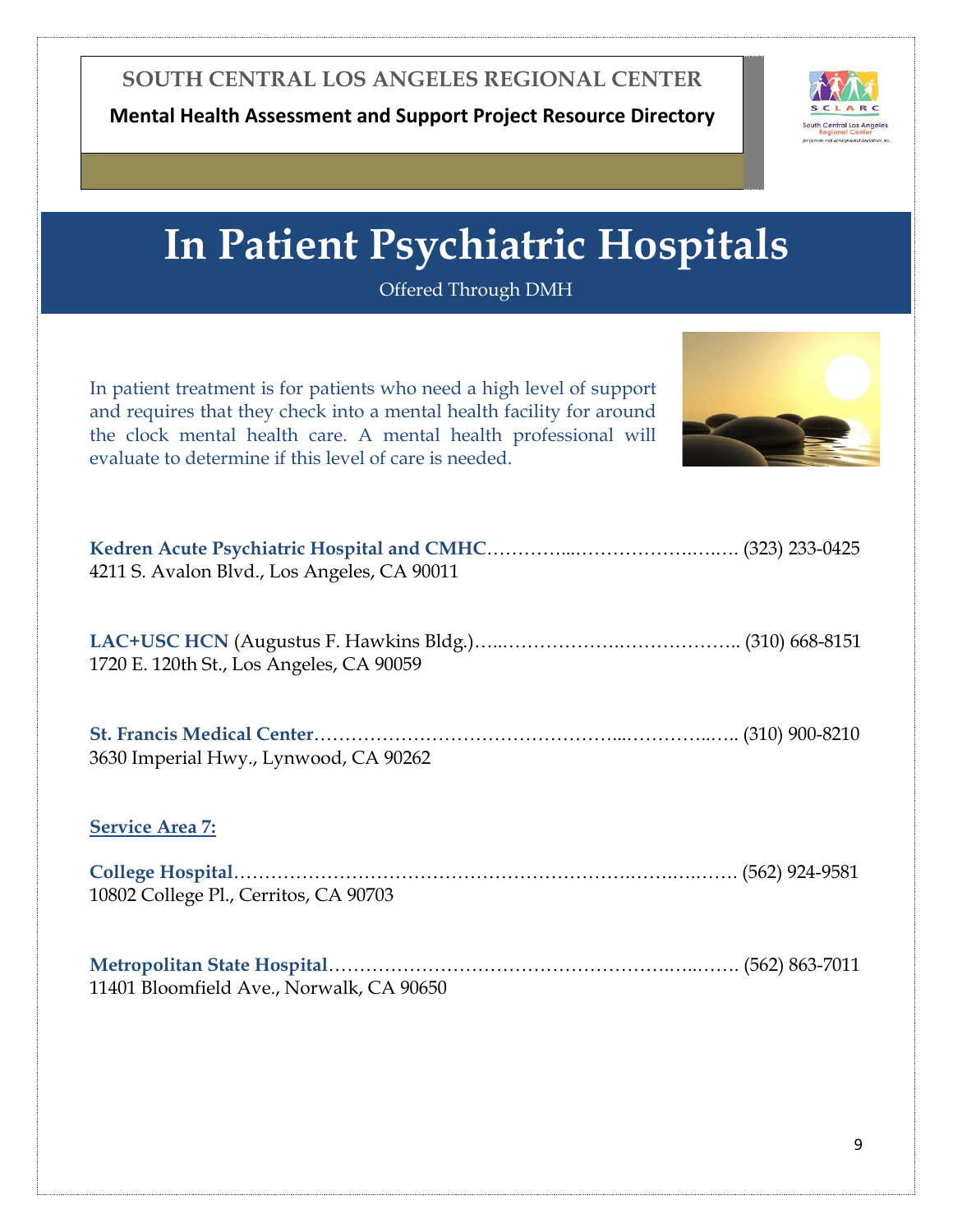

## **Drug Treatment Programs**

**(DMH Funded)**

<span id="page-10-0"></span>Addiction, or substance use disorder, can occur when regular use of drugs and/ or alcohol causes harmful and self-destructive behavior. Addiction can be treated and many people recover.



| <b>American Health Services (AHS) and Eldorado Community Service Centers (ECSC)</b> |  |
|-------------------------------------------------------------------------------------|--|
| Call for general inquiries regarding services, locations, and hours (877) 557-7826  |  |

**Asian American Drug Abuse Program Inc**……………………………………..…. (323) 293-6284 www.aadapinc.org 2900 S. Crenshaw Blvd, Los Angeles CA 90016 Hours: Mon-Fri 9:00am-6:00pm

**California Hispanic Commission on Alcohol and Drug Abuse "CHCADA"**  Adolescent Services: 5101 Florence Ave., Suite 9, Bell, CA 90201…………….….. (323) 222-4599 Adult Services: 9033 Washington Blvd., Pico Rivera, CA 90660…………….…… (562) 942-9625 Hours: Mon-Fri 8:30am-5:30pm Walk-ins okay but appointments are preferred.

**Turning Point Alcohol and Drug Education Program, Inc.**…………..…………**.(**323) 296-1840 3756 Santa Rosalia Drive Ste. 617, LOS ANGELES, CA 90008-3606 Call for Hours <www.turningpointaod.com>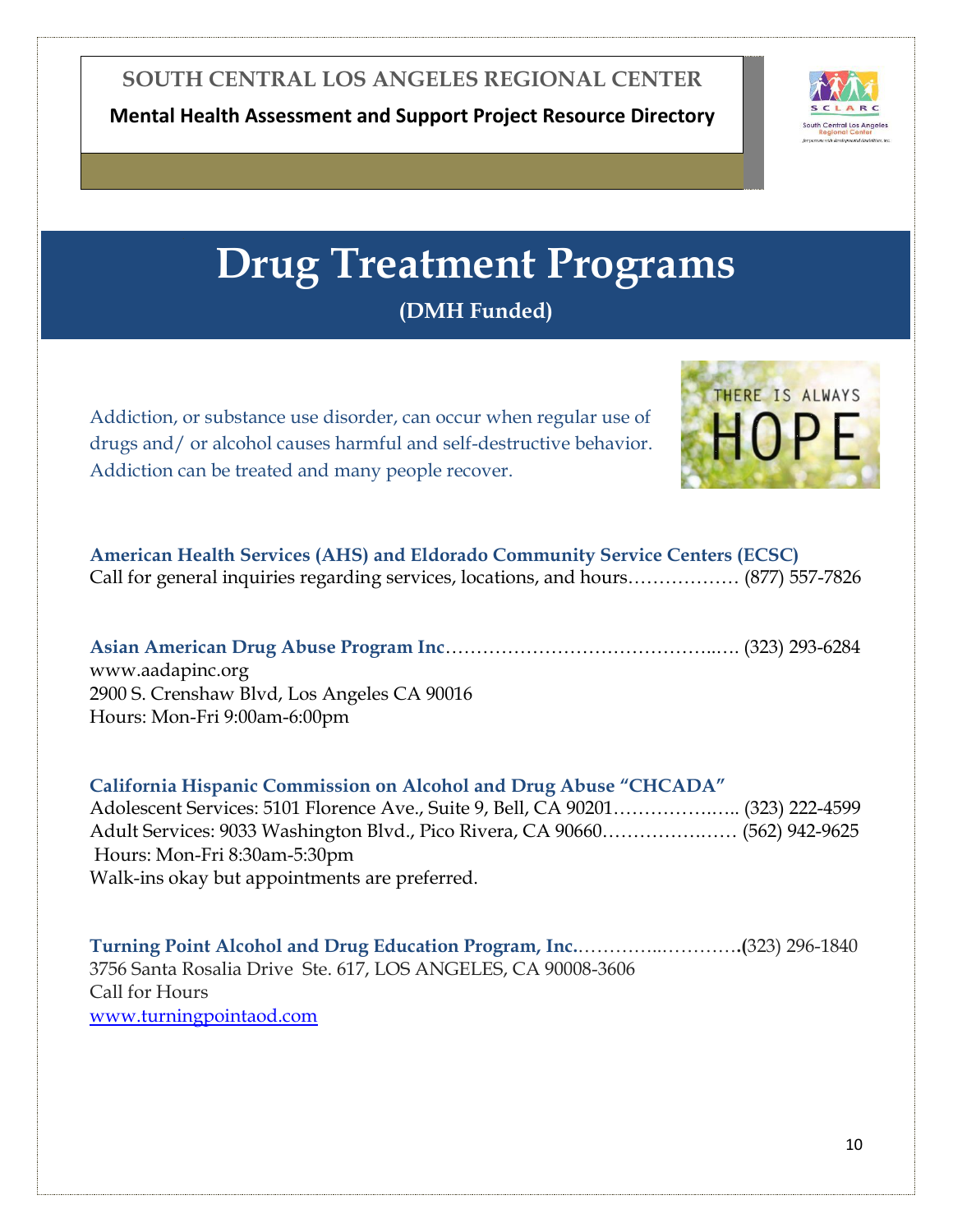**Mental Health Assessment and Support Project Resource Directory**



## **Emergency Help: HOTLINES**

<span id="page-11-0"></span>24/7 Crisis hotlines for use if you are feeling overwhelmed or in crisis and need to talk to someone NOW. A live person is available to help.



**Los Angeles County Department of Mental Health ACCESS Hotline**……..…. (800) 854-7771 The Los Angeles County Department of Mental Health hotline for crisis counseling. <https://dmh.lacounty.gov/get-help-now/>

**National Suicide Prevention Lifeline (24/7)**……………………………. (800) 985-TALK (5990) If you or someone you know is in crisis-whether they are considering suicide or not- call to speak with a trained crisis counselor. [https://suicidepreventionlifeline.org/](file://///fs1/homedirs$/CL237/My%20Documents/Laurie%20B/If%20you%20know%20someone%20who%20is%20in%20crisis-whether%20they%20are%20considering%20suicide%20or%20not-%20call%20to%20speak%20with%20a%20trained%20crisis%20counselorhttps:/suicidepreventionlifeline.org/)

**Crisis Text Line (24/7)** …………………………...………………………..…….Text "LA" to741741 Connect with a trained crisis counselor to receive free crisis support via text message. <https://www.crisistextline.org/>

**[Disaster Distress Helpline \(24/7\)](file:///C:/Users/CL237/AppData/Local/Microsoft/Windows/INetCache/Content.Outlook/E80W2WIT/Provides%20support%20to%20LGBTQ%20youths%20in%20crisis%20or%20in%20need%20of%20a%20safe%20and%20judgement-free%20place%20to%20talk)** ……………………………………..……………. (800) 985-5990 Provides crisis counseling and support to people experiencing emotional distress related to natural or human-caused disasters. <https://www.samhsa.gov/find-help/disaster-distress-helpline>

**[Trevor Project Lifeline \(24/7\)](https://www.thetrevorproject.org/get-help-now/)** ……………………. (800) 788-7386 or text "START" to 687687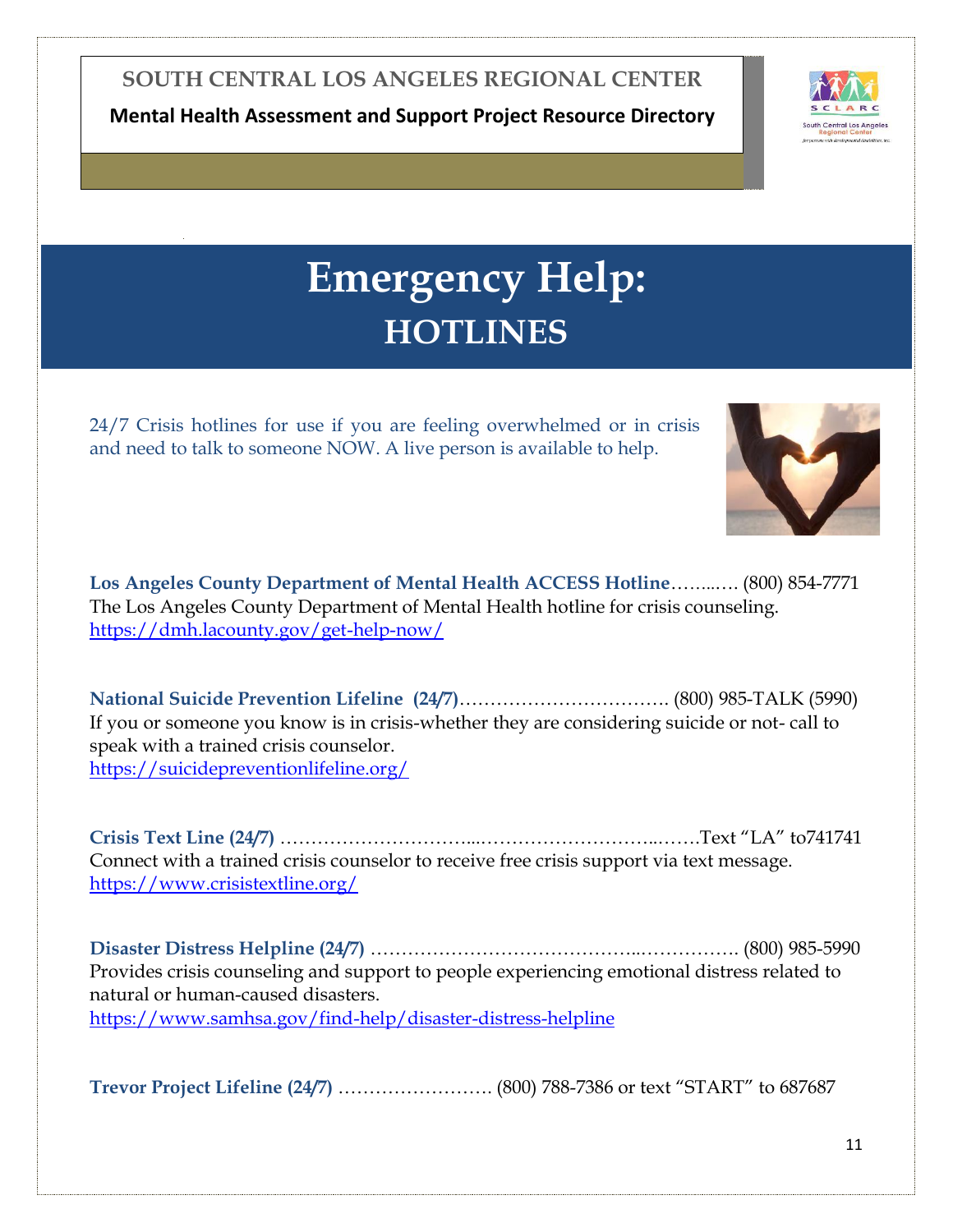**Mental Health Assessment and Support Project Resource Directory**



Provides support to LGBTQ youths in crisis or in need of a safe and judgement-free place to talk.

<https://www.thetrevorproject.org/get-help-now/>

**[Substance Abuse Service Helpline \(24/7\)](http://publichealth.lacounty.gov/sapc/)** ……………………………………..…. (844) 804-7500 Provides screening, resources, and service referrals regarding substance use disorders. <http://publichealth.lacounty.gov/sapc/> **Women & Children's Shelter (24/7)**……………….……………………………… (562) 945-3939 [www.wccshope.org](www.wccshope.org%20) **Los Angeles County Department of Children & Family Services Child Abuse Hotline (24/7)**……………………………………………………….... (800) 540-4000 **Los Angeles Rape and Battering Hotline (24/7)** South Los Angeles…………………………………………….…………………......... (310) 392-8381 Central Los Angeles…………………………………...……………………………… (213) 626-3393 **National Teen Dating Abuse Hotline (24/7)**……………………………………… (866) 331-9474 **[Trans Lifeline](https://www.translifeline.org/) (24/7)**………………………………..………………………...………. (877) 565-8860 Provides peer support to trans individuals. <https://www.translifeline.org/> **[National Domestic Violence Hotline \(24/7\)](https://www.thehotline.org/)**………………………………. (800)799-SAFE (7233) Or Text "LOVEIS" or "AMORES" (for Spanish) to 22522 <https://www.thehotline.org/>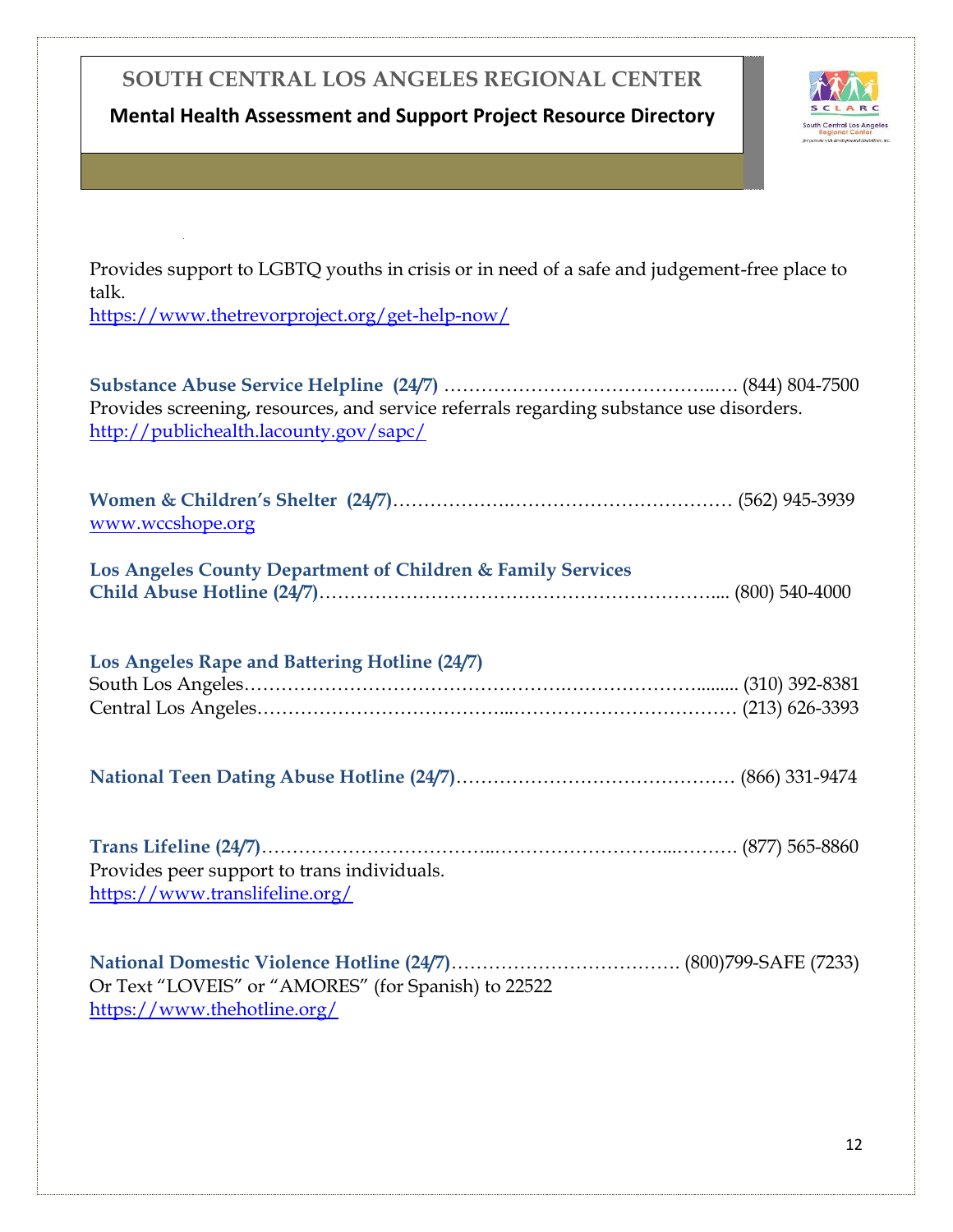**Mental Health Assessment and Support Project Resource Directory**



**[Safe Horizon \(24/7\)](https://www.safehorizon.org/get-help/domestic-violence/#signs-of-abuse/)**…………………………………………………….…….. [800-621-HOPE \(4673\)](tel:+18006214673) Support for people experiencing domestic violence. [https://www.safehorizon.org/get-help/domestic-violence/#signs-of-abuse/](.%20https:/www.safehorizon.org/get-help/domestic-violence/#signs-of-abuse/)

[RAINN-National Sexual Assault Hotline \(24/7\)](file:///C:/Users/CL237/AppData/Local/Microsoft/Windows/INetCache/Content.Outlook/E80W2WIT/.%20%20https:/www.rainn.org/)…………………………. (800)656-HOPE (4673) <https://www.rainn.org/>

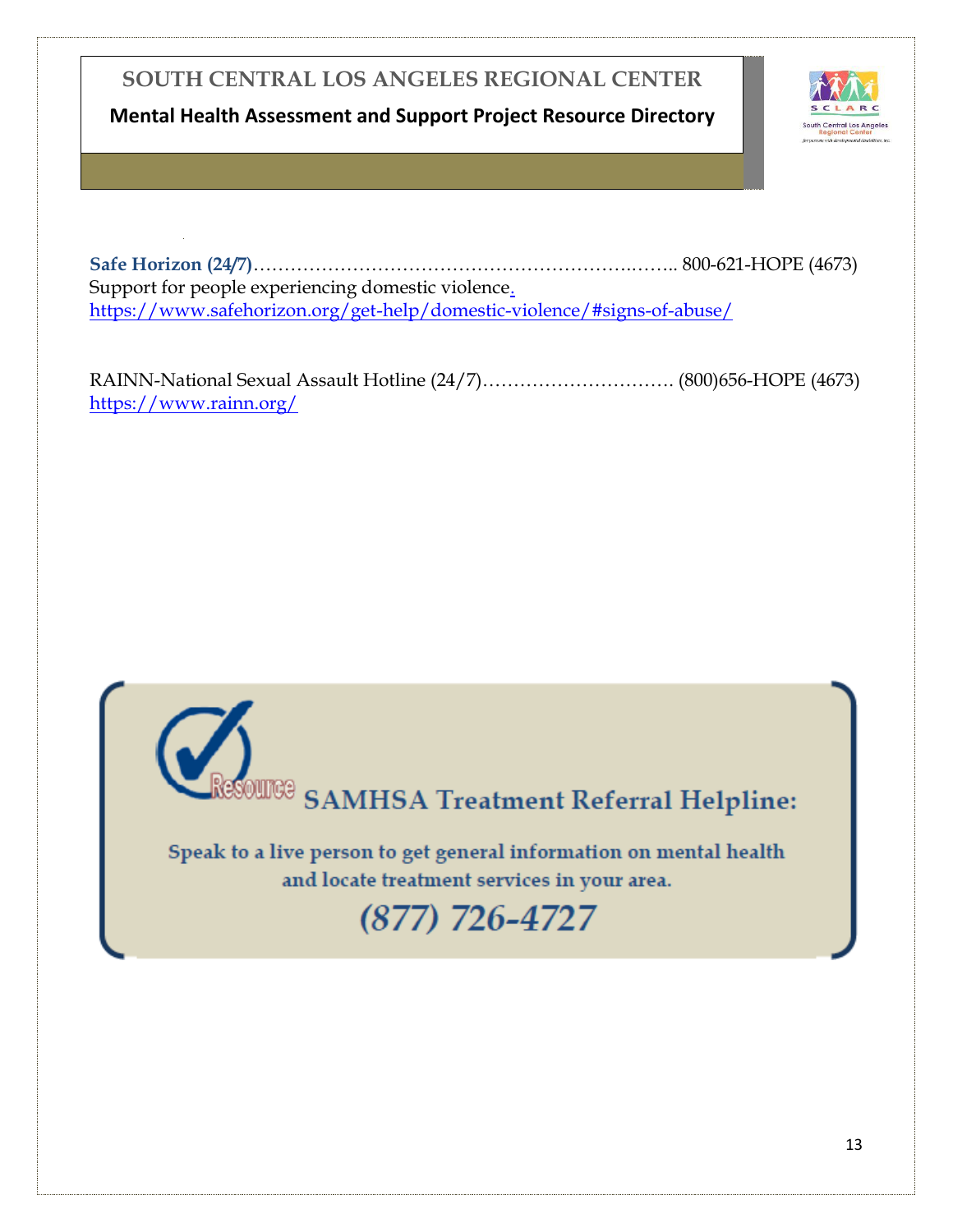**Mental Health Assessment and Support Project Resource Directory**



## **Warm Lines For Non-emergency Emotional Support**

<span id="page-14-0"></span>Warm lines provide support when you don't have an emergency but just need to speak with someone who understands mental health.



### **[NAMI National Warm Lines](https://www.nami.org/NAMI/media/NAMI-Media/BlogImageArchive/2020/NAMI-National-HelpLine-WarmLine-Directory-3-11-20.pdf)**

| (M-F 9AM-3:00 AM; Sat-Sun 10:00AM-3:00AM)    |  |
|----------------------------------------------|--|
|                                              |  |
|                                              |  |
| (M-F 5:00PM-10:00 PM; Sat. 11:00 AM-4:00 PM) |  |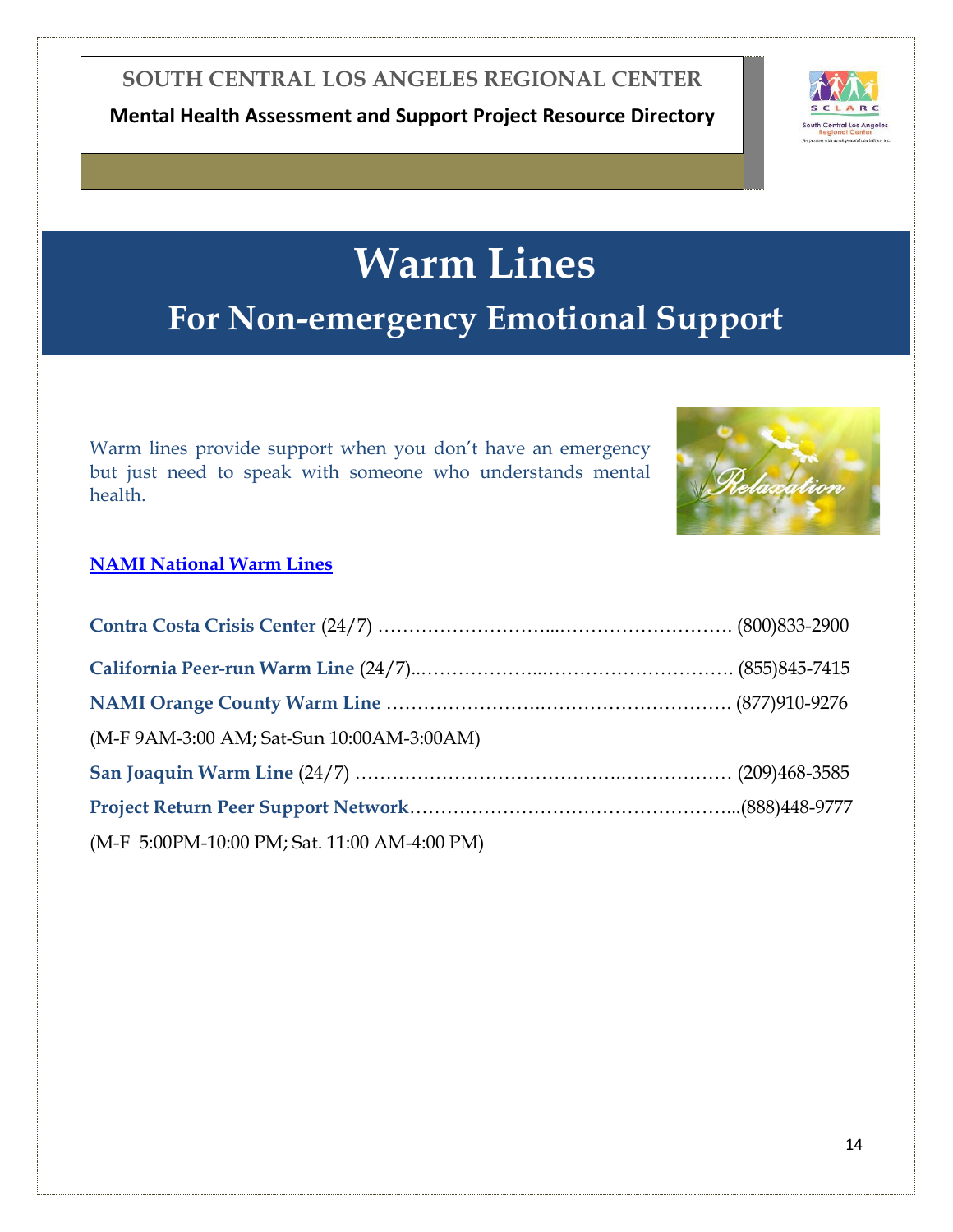**Mental Health Assessment and Support Project Resource Directory**



## **Support Groups**

<span id="page-15-0"></span>Support group members help each other by sharing their experiences, feelings, and coping skills.



### **Grief Share** Search website to find a website for a grief recovery support group. Online meetings are available. <https://www.griefshare.org/findagroup>

**Minority AIDS Project**……………………………………….………………...…….. (323) 936-4949 5149 W. Jefferson Blvd., Los Angeles, CA 90016 [www.minorityaidsproject.org](www.minorityaidsproject.org%20) Email: info@minorityaidsproject.org

#### **Compassionate Friends**

Support groups for bereaved parents, siblings & grandparents. Los Angeles……………………………………………………………..…………… (310) 474-3407 [www.thecompassionatefriends.org](www.thecompassionatefriends.org%20)

**NAMI: National Alliance for the Mentally Ill** ……………………………….. (800) 950-6264 Support group for family, caregivers and loved ones of individuals living with mental illness. Call to find the NAMI Family Support Group nearest to you. [www.nami.org](www.nami.org%20)

**Survivors after Suicide bereavement support**……………………………………..(310) 895-2326 Didi Hirsch Mental Health Services Helps survivors cope with the death of a loved one. Call for more information for time and locations. <www.didihirsch.org/survivors-after-suicide>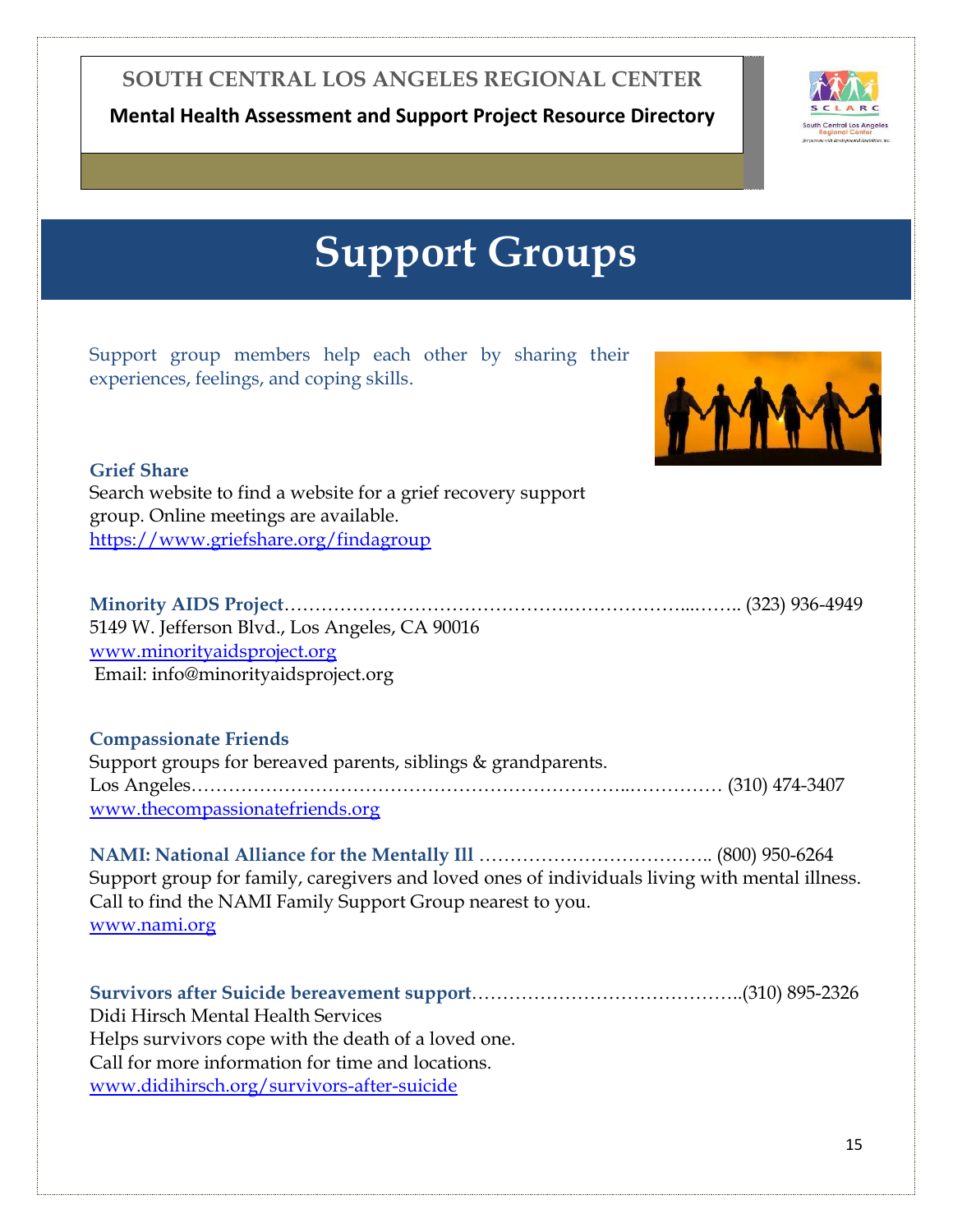### **Mental Health Assessment and Support Project Resource Directory**



**Incest Survivors Anonymous…………..**…………..……………………………….. (562) 428-5999 Call for additional information and literature. <www.lafn.org/medical/isa/home>

**National Organization of Parents of Murdered Children, Inc**. ………..………. (888) 818-7662 Provide support and assistance to all survivors of homicide. Call for additional information. [www.pomc.com](www.pomc.com%20)

**Alcoholics Anonymous (AA)** ………………….…………………………………… (800) 923-8722 Call the toll free number for a location near you. [www.LACOaa.org](www.LACOaa.org%20)

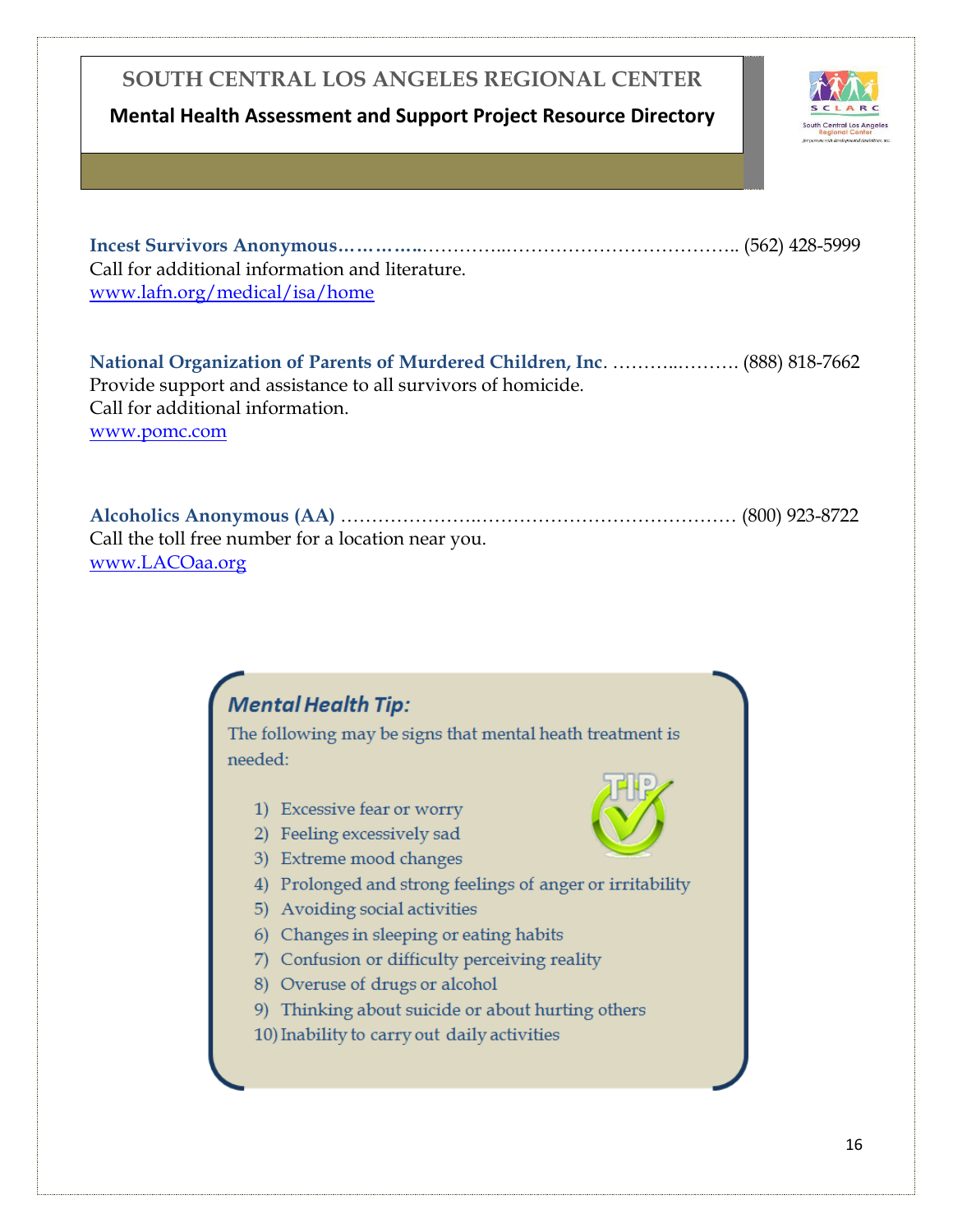**Mental Health Assessment and Support Project Resource Directory**



### **Other Resources**

<span id="page-17-0"></span>Other resources that may be helpful.

**National Institute of Mental Health**  [www.nimh.nih.gov](www.nimh.nih.gov%20)



**Substance Abuse and Mental Health – SAMSA**  [www.smhsa.gov](www.smhsa.gov%20)

**Autism Speaks Southern California**…………………….…………………………..(323) 549-0500 6330 San Vicente Blvd., Ste. 401, Los Angeles, CA 90048 [https://www.autismspeaks.org](https://www.autismspeaks.org/)

**Autism Society of Los Angeles**………………………………………………….……(424)299-1531 21250 Hawthorne Blvd., Ste 500, Torrance, CA 90503 <http://www.autismla.org/1/>

**Helpwhenyouneedit.org** Search website for local resources including affordable health clinics, housing, food, heating assistance, etc. <http://helpwhenyouneedit.org/>

**211 L.A. County (24/7)**……………………………………………………… 211 or (800) 339-6993 Provides information and referrals for all health and human services in LA County including housing, food, health care, emergency financial assistance, etc. <https://www.211la.org/>

**Mental Health.Gov** <https://www.mentalhealth.gov/>